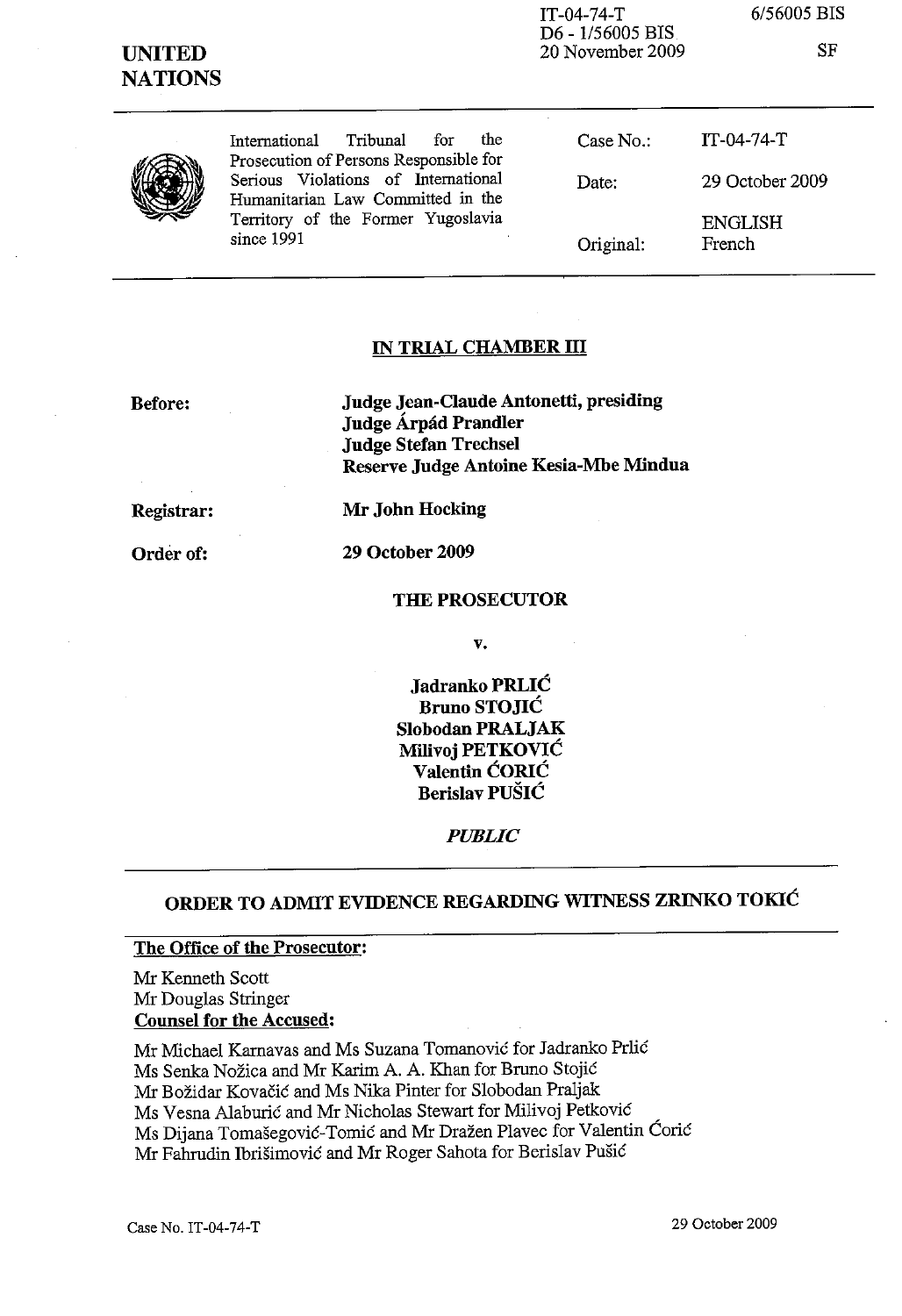**TRIAL CHAMBER ill** ("Chamber") of the International Tribunal for the Prosecution of Persons Responsible for Serious Violations of International Humanitarian Law Committed in the Territory of the Former Yugoslavia since 1991 ("Tribunal"),

**NOTING** the request to admit 12 exhibits submitted by Counsel for the Accused Praljak ("Praljak Defence"), $^1$  the request to admit 11 exhibits submitted by Counsel for the Accused Petković ("Petković Defence"),<sup>2</sup> the request to admit six exhibits submitted by Counsel for the Accused Stojic ("Stojic Defence") $3$  and the request to admit five exhibits submitted by the Office of the Prosecutor  $("Presection")^4$ ("Proposed Exhibit(s)"), all relating to the testimony of witness Zrinko Tokic ("Witness") who appeared before the Chamber from 29 September to 1 October 2009,

**NOTING** the objections formulated by the Praljak Defence to a Proposed Exhibit submitted by the Prosecution ("Praljak Defence Objection") $<sup>5</sup>$  and the objections</sup> formulated by the Prosecution to a Proposed Exhibit presented by the Praljak Defence,<sup>6</sup>

**CONSIDERING,** in particular, that in the Praljak Defence Objection, the Praljak Defence opposes the admission of Proposed Exhibit P 02486 on the ground that a translation mistake in the English version could mislead the Chamber,<sup>7</sup>

**CONSIDERING** that, as a preliminary matter, the Chamber reminds the parties that when they request the admission of one or several extract(s) of a document, they must specify the page number(s) and/or paragraph(s) of the extract(s) of the document which correspond(s) to the **pagination or numbering of the English version in ecourt,** which does not necessarily correspond to the English version of the document itself.<sup>8</sup>

 $1$  IC 01066.

<sup>&</sup>lt;sup>2</sup> IC 01067.  $3$  IC 01068.

<sup>&</sup>lt;sup>4</sup> IC 01069.

 $5$  IC 01071.

 $6$  IC 01072.

<sup>&</sup>lt;sup>7</sup> IC 01071.

<sup>&</sup>lt;sup>8</sup> For example, for document 3D 03712, the Prosecution requests the admission of pages 7, 12, 18, 25, 27 and 34 of the English version of the document itself, whereas the pagination of the English version in ecourt is different. It follows that the request for admission should have actually read pages 8, 13, 26, 28 and 35 of document 3D 03712.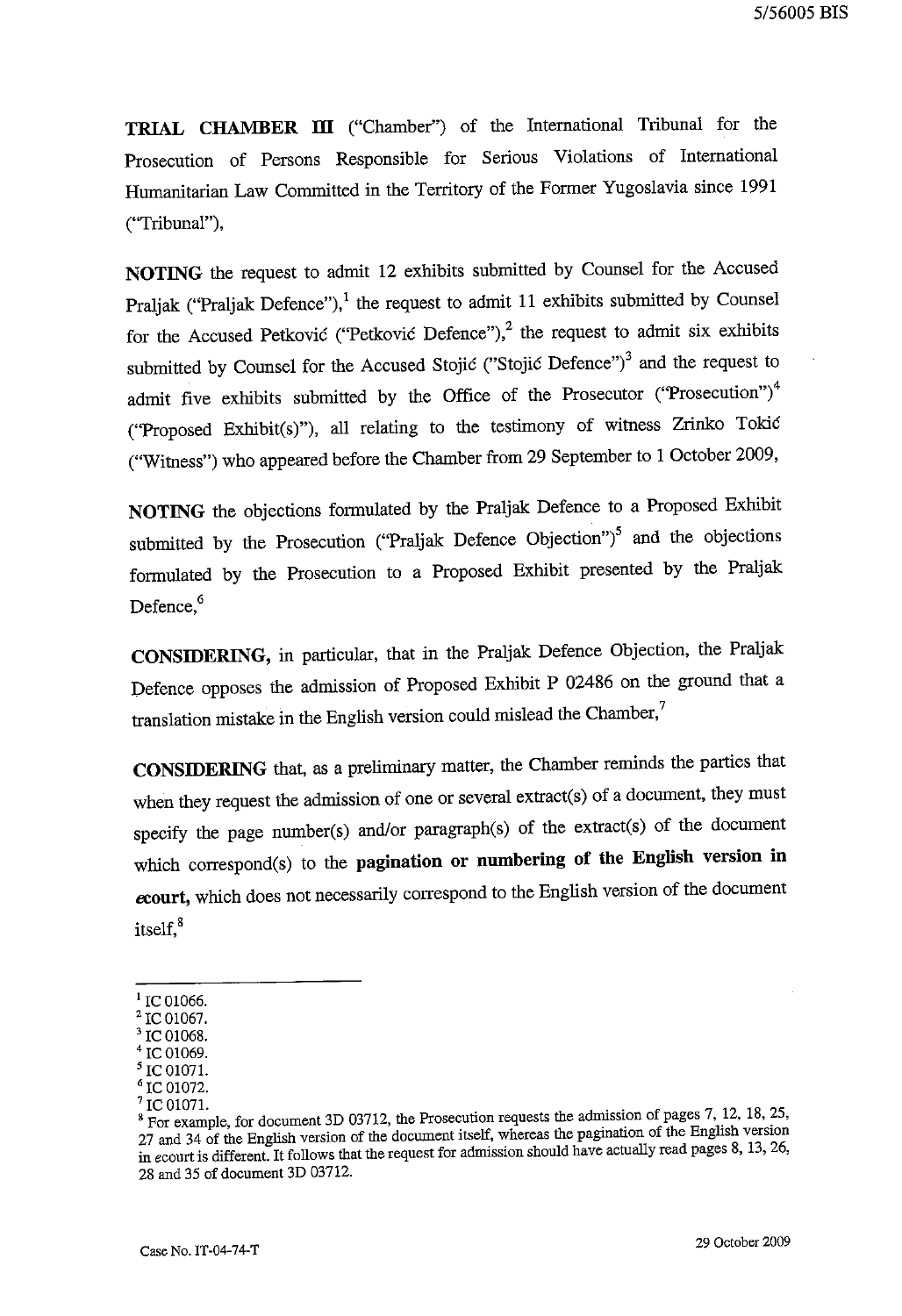**CONSIDERING** that the Chamber has examined each of the Proposed Exhibits on the basis of the admissibility criteria set out in the "Decision on Admission of Evidence" rendered by the Chamber on 13 July 2006 ("Decision of 13 July 2006"), and in the "Decision Adopting Guidelines for the Presentation of Defence Evidence" rendered by the Chamber on 24 April 2008 ("Decision of 24 April 2008"),<sup>9</sup>

**CONSIDERING** that the Chamber decides to admit into evidence the Proposed Exhibits indicated as "Admitted" in the Annex attached to this Decision since they were put to the witness Zrinko Tokić and bear sufficient indicia of relevance, probative value and reliability,

**CONSIDERING** that the Chamber decides not to admit into evidence the Proposed Exhibits indicated as "Not Admitted" in the Annex attached to this Decision since they are not consistent with the instructions established in the Decisions of 13 July 2006 and 24 April 2008,

**CONSIDERING** that, with regard to Proposed Exhibit P 02486, the Chamber specifies that the translation mistake in the English version referred to by the Praljak Defence was identified during the hearing of 1 October 2009<sup>10</sup> and that the Chamber took that fact into account during its examination for admission of this Proposed Exhibit,

## **FOR THE FOREGOING REASONS,**

**PURSUANT TO** Rules 54 and 89 of the Rules of Procedure and Evidence,

**PARTIALLY GRANTS** the request for admission of the Praljak Defence,

GRANTS the requests for admission of the Stojić and Petković Defences and the Prosecution,

**DECIDES** that it is appropriate to admit into evidence the documents indicated as "Admitted" in the Annex attached to this Decision,

<sup>&</sup>lt;sup>9</sup> Guideline 8: The Admission of Documentary Evidence through a Witness.

<sup>&</sup>lt;sup>10</sup> Transcript in French of the hearing of 1 October 2009, p. 45537.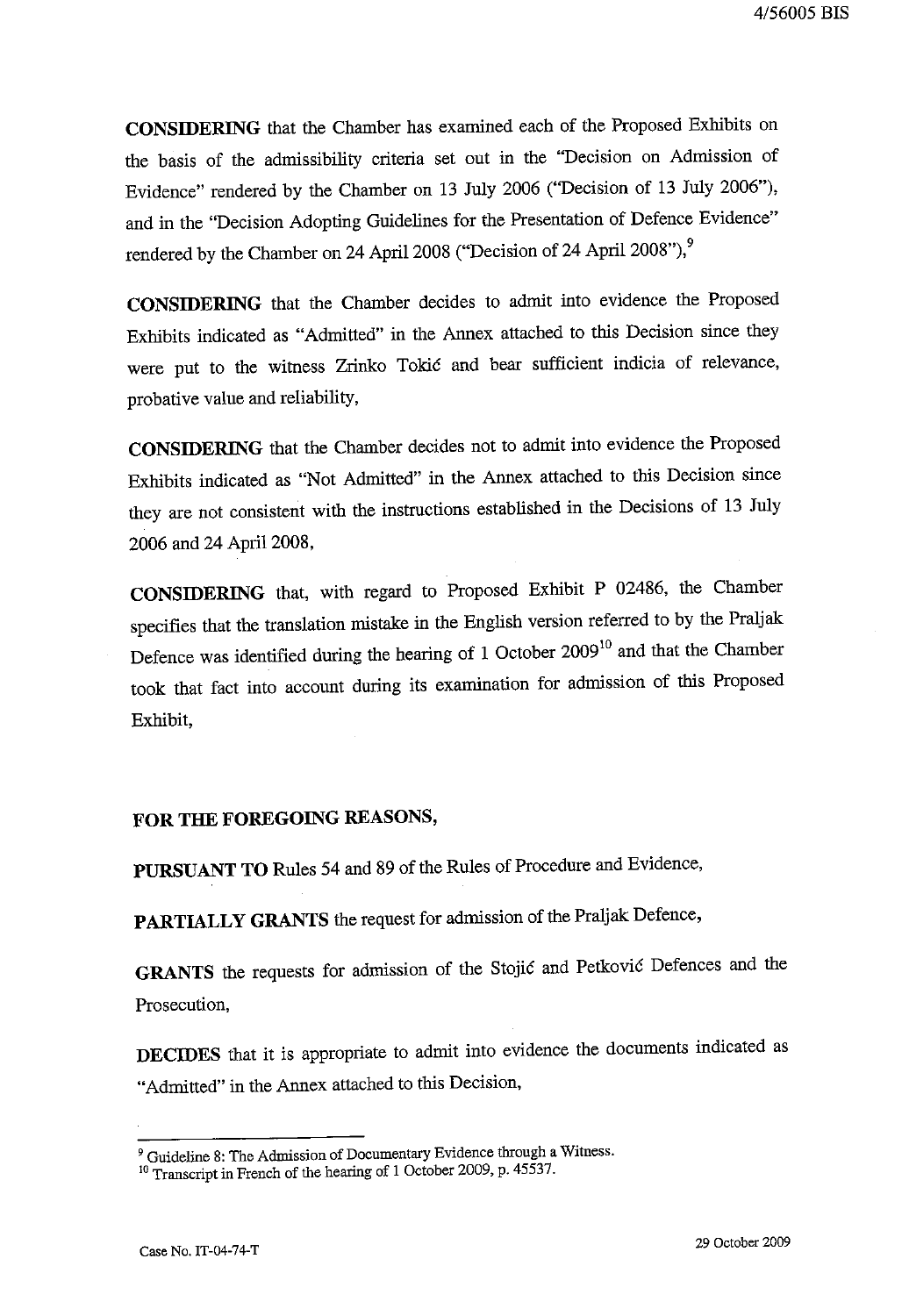**DENIES** in all the other respects the request for admission of the Praljak Defence for the reasons stated in the Annex,

Done in English and in French, the French version being authoritative.

/signed/

 $\overline{\phantom{a}}$ 

Jean-Claude Antonetti

Presiding Judge

Done this twenty-ninth day of October 2009

At The Hague

The Netherlands

**[Seal of the Tribunal]**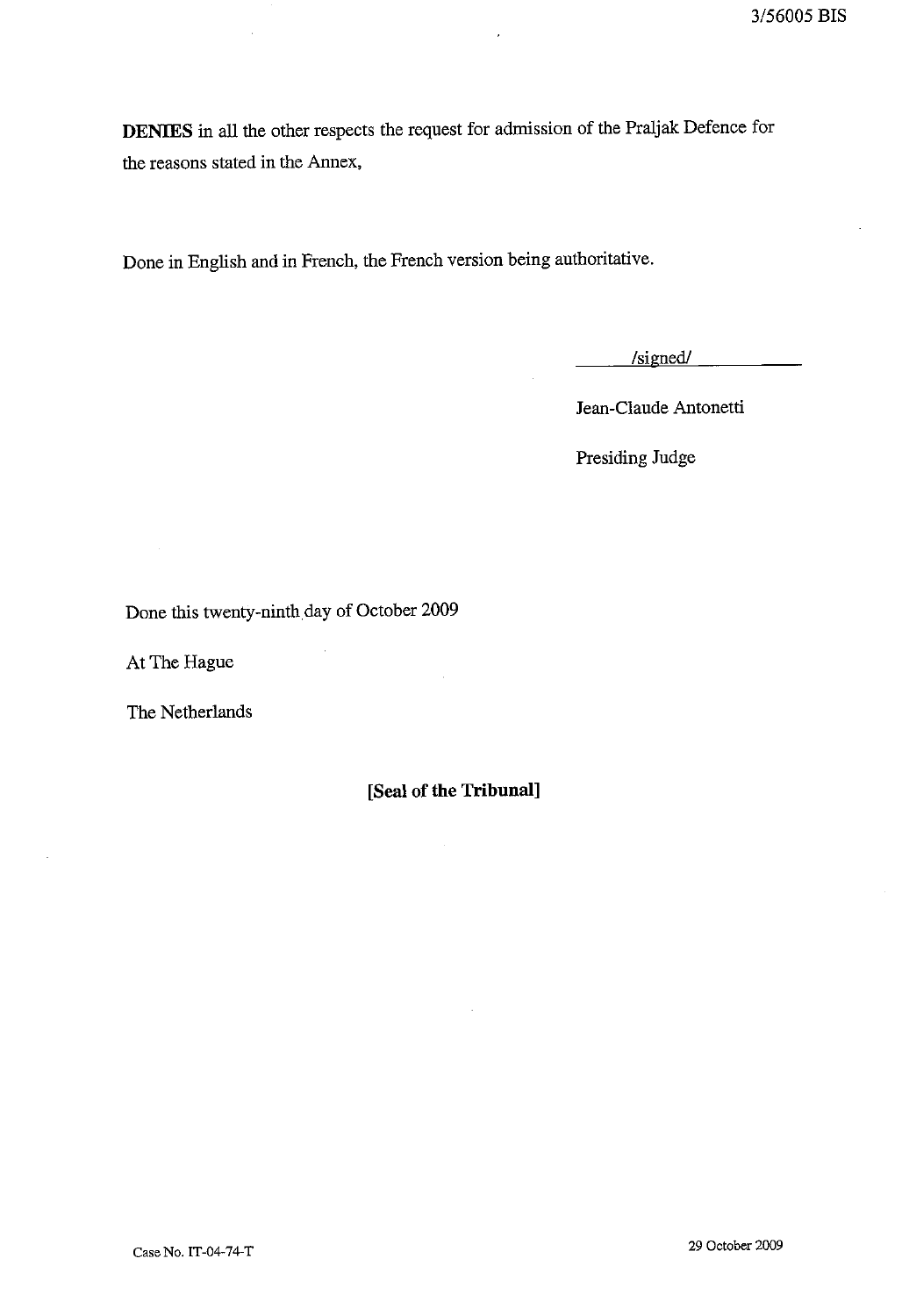# **Annex**

 $\ddot{\phantom{a}}$ 

| <b>Exhibit Number</b> | <b>Party Proposing Admission</b>   | <b>Admitted/Not Admitted/Marked</b>    |
|-----------------------|------------------------------------|----------------------------------------|
|                       | of the Exhibit                     | for Identification (MFI)<br>Admitted.  |
| P00366                | Stojić Defence<br>Petković Defence | Admitted.                              |
| P 01300               | Prosecution                        | Admitted.                              |
| P 01653               |                                    | Admitted.                              |
| P 02259               | Praljak Defence<br>Praljak Defence | Not admitted (Reason: the              |
| P 02415               |                                    | document was not included on the       |
|                       |                                    | Praljak Defence 65 ter list and the    |
|                       |                                    | Praljak Defence did not request the    |
|                       |                                    | addition of this exhibit to its 65 ter |
|                       |                                    | list in accordance with para. 26 of    |
|                       |                                    | the Decision of 24 April 2008).        |
| P 02486               | Prosecution                        | Admitted.                              |
| P03475                | Prosecution                        | Admitted.                              |
| 2D 03051              | Stojić Defence                     | Admitted.                              |
| 2D 03052              | Stojić Defence                     | Admitted.                              |
| 2D 03055              | Stojić Defence                     | Admitted.                              |
| 3D 00508              | Prosecution                        | Admitted.                              |
| 3D 00513              | Praljak Defence                    | Admitted.                              |
| 3D 00525              | Praljak Defence                    | Admitted.                              |
| 3D 03067              | Praljak Defence                    | Not admitted (Reason: the              |
|                       |                                    | document was not included on the       |
|                       |                                    | Praljak Defence 65 ter list and the    |
|                       |                                    | Praljak Defence did not request the    |
|                       |                                    | addition of this exhibit to its 65 ter |
|                       |                                    | list in accordance with para. 26 of    |
|                       |                                    | the Decision of 24 April 2008).        |
| 3D 03712              | Praljak Defence / Stojić           | Admitted in part: pp. 1-3, 8-9, 12-    |
| (Praljak Defence: the | Defence / Prosecution              | 13, 17-20, 25-28 and 34-36 of the      |
| whole document /      |                                    | English version. Denied in all other   |
| Stojić Defence: p. 27 |                                    | respects on the ground that the non-   |
| / Prosecution: pp. 7, |                                    | admitted extracts were not put to      |
| 12, 18, 25, 27 and 34 |                                    | the witness during the hearings.       |
| of the English        |                                    |                                        |
| version of the        |                                    |                                        |
| document itself)      |                                    |                                        |
| 3D 03763              | Praljak Defence                    | Not admitted (Reason: the              |
|                       |                                    | document was not included on the       |
|                       |                                    | Praljak Defence 65 ter list and the    |
|                       |                                    | Praljak Defence did not request the    |
|                       |                                    | addition of this exhibit to its 65 ter |
|                       |                                    | list in accordance with para. 26 of    |
|                       |                                    | the Decision of 24 April 2008).        |
| 3D 03764              | Praljak Defence                    | Not admitted (Reason: the              |
|                       |                                    | document was not included on the       |
|                       |                                    | Praljak Defence 65 ter list and the    |